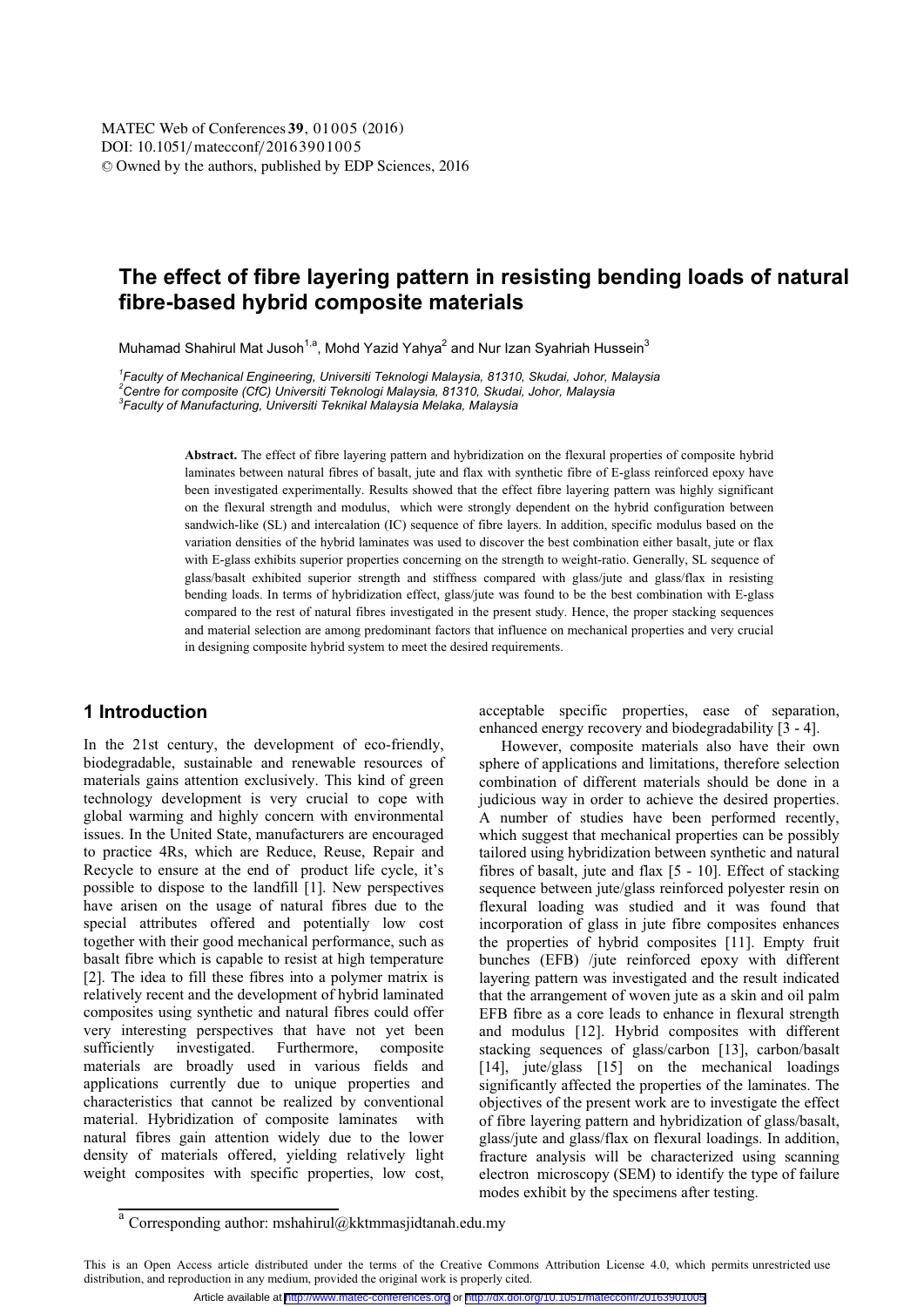

**Figure 1.** Schematic diagram of VIP

|               | <b>rapic 1.</b> indiction properties |                    |                                  |                                 |                    |
|---------------|--------------------------------------|--------------------|----------------------------------|---------------------------------|--------------------|
| Fibre         | Arial weight<br>$(g/m^2)$            | Density $(g/cm^3)$ | <b>Tensile strength</b><br>(MPa) | <b>Tensile Modulus</b><br>(GPa) | Elongation $(\% )$ |
| E-glass       | 600                                  | 2.5                | $2000 - 3500$                    | $63 \pm 5$                      | 0.5                |
| Flax          | 200                                  | 1.5                | $500 \pm 130$                    | $50 \pm 10$                     | 2                  |
| Jute          | 290                                  | 1.46               | $400 \pm 120$                    | $40 \pm 10$                     | 1.8                |
| <b>Basalt</b> | 200                                  | 2.7                | $571 \pm 219$                    | $63 \pm 18$                     | $0.9 \pm 0.3$      |
| Epoxy         | $\overline{\phantom{a}}$             | 1.17               | $85 \pm 10$                      | $10.5 \pm 4$                    | 0.8                |

**Table 1.** Material properties

# **2 Materials and Methods**

## **2.1 Material**

Hybrid composite laminates were produced using reinforcements and matrix as shown in Table 1. Some of the important factors that should be considered in fabricating hybrid composites are the variation in fibre volume or weight fraction, variation in stacking sequence of fibre layers, fibre treatment and environmental conditions [16]. All Natural fibres were supplied by Easy Composite Ltd, UK. Synthetic fibre of E-glass and epoxy resin were supplied by Chemrex Corporation Sdn. Bhd, Selangor, Malaysia. Epoxy resin DM15F3 (A) cured with hardener DM15F3 (B) in the ratio of 5:1 was used as a matrix.

## **2.2 Sample fabrication**

Composite panels were fabricated using vacuum infusion process (VIP). A stack of dry reinforcements are laid onto the glass mould which are then sealed with vacuum bag. The applied vacuum creates a pressure differential which is used to literally sucked resin into the dry fabric lay-up via carefully placing of spiral tubing as shown in Figure 1. During infusion stage, vacuum pressure was maintained at 78  $\pm$  10 KPa using vacuum pump model ECVP425 provided by Easy Composite, UK. Laminates were cured at room temperature for 24 hours, then post- cure in an oven at 60 °C for 3 hours. For this study, two types of stacking sequences were considered during sample preparation, namely sandwich-like (SL) and intercalation (IC) sequence with the total of 7-plies comprising of E-

glass and natural fibres. Details about the hybrid laminated samples as shown in Table 2.

## **2.3 Flexural testing**

The ASTM D790-10 standard was strictly followed for 3 points bending test. This method covers for determining flexural properties of reinforced and unreinforced plastics inclusive high modulus composites and electrical insulator materials. The test was conducted using universal testing machine, Instron Model 5969 at room temperature. During testing, specimens were loaded with recommended span to depth ratio of 16:1 using a load cell of 10kN at a crosshead speed of 2.0 mm/min. At least five identical specimens were tested for each sample and flexural strength was calculated using the following equation [17];

**Table 2.** Hybrid laminated composites

| Symbol                                                     | <b>Stacking sequence</b>                                                           | <b>Thickness</b><br>(mm) | <b>Density</b><br>$(g/cm^3)$ |  |  |
|------------------------------------------------------------|------------------------------------------------------------------------------------|--------------------------|------------------------------|--|--|
| S <sub>1</sub>                                             | $[G_2/B_3/G_2] - SL$                                                               | 2.1                      | 1.85                         |  |  |
| <b>S2</b>                                                  | $[G_2/J_3/G_2] - SL$                                                               | 4.2.                     | 1.43                         |  |  |
| S3                                                         | $[G_{2}/F_{3}/G_{2}] - SL$                                                         | 3.0                      | 1.56                         |  |  |
| <b>S4</b>                                                  | $[G/B/G/B]_{S} - IC$                                                               | 2.3                      | 1.87                         |  |  |
| <b>S5</b>                                                  | $\left[ \text{ G}/\text{J}/\text{G}/\text{J}\text{ }\right] _{\text{c}}-\text{IC}$ | 4.2                      | 1.42                         |  |  |
| S6                                                         | $\left[\text{G/F/G/F}\right]_{\text{c}}-\text{IC}$                                 | 2.8                      | 1.54                         |  |  |
| Legend : $G$ – glass, $B$ – basalt, $J$ – jute, $F$ – flax |                                                                                    |                          |                              |  |  |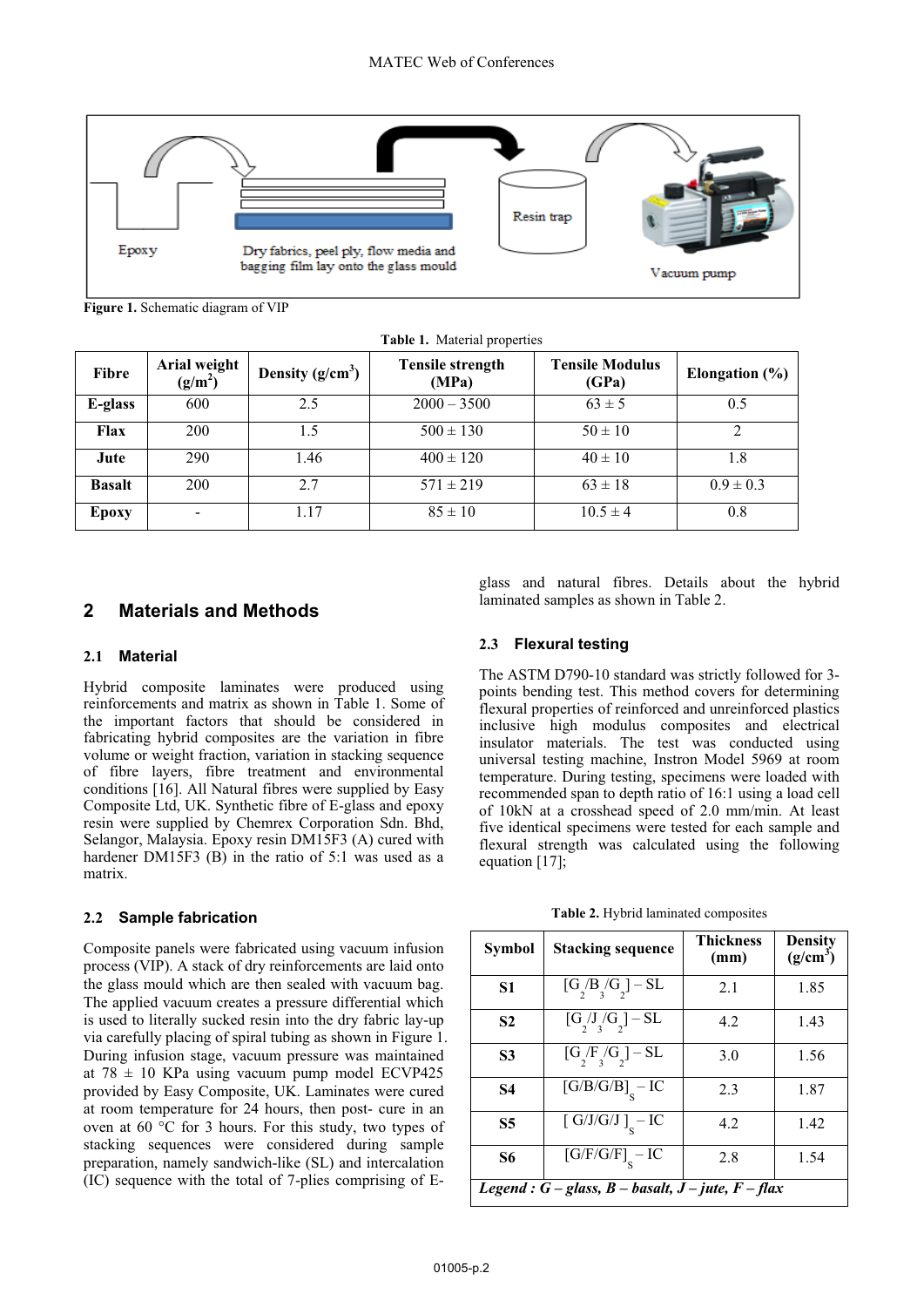$$
\sigma f = \frac{3PL}{2bd^2} \tag{1}
$$

where *σf* is the flexural strength (MPa), P is the maximum load  $(N)$ , L is the support span  $(nm)$ , b is the width of beam tested (mm) and d is the depth of beam tested (mm). Flexural modulus, Ef was calculated using Tangent Modulus of Elasticity using following equation  $[17]$ ;

$$
Ef = L^3 m/4bd^3 \tag{2}
$$

Where *Ef* is the modulus of elasticity in bending (MPa), L is the support span (mm), b is the width of beam tested (mm), d is the depth of beam tested (mm) and m is the slope of the tangent to the initial straight-line portion of the load-deflection curve (N/mm).

## **3 Results and Discussion**

## **3.1 Effect of stacking sequences on flexural loading**

In general, hybrid laminates which comprising 2 layers of glass as a face sheet and 3 layers of natural fibres either basalt, jute or flax as a core exhibit higher flexural strength and modulus compared with IC sequence as shown in Figure 2(a) and Figure 2(b). SL sequence of glass/basalt (S1) shows 9.7 % and 14.3 % higher of flexural strength and modulus compared with IC sequence (S4). This pattern was similarly observed on glass/jute (S2) versus (S5) and glass/flax (S3) versus (S6). Glass/jute (S2) and (S5) show flexural strength and modulus of 340 MPa, 17 GPa and 298 MPa, 15 GPa, respectively. Glass/flax (S3) with SL sequence shows 10.5 % and 6 % higher of flexural strength and modulus than IC sequence (S6). Hybrid laminate of glass/jute highly influenced on the effect of stacking sequence based on the findings from this study, compared with glass/basalt and glass/flax. SL sequence of hybrid laminated composites highly significant on flexural loadings and these can be explained due to the behaviour of the hybrid specimens under bending load, whereas upper and lower sides are in tension and compression modes. Two layers of glass put at the extreme sides on SL sequence enable the hybrid laminates to withstand higher on flexural loading since the core of natural fibres seem at neutral position, only withstand smaller load caused from the bending. This investigation revealed that the arrangement of fibre in hybrid composite structure strongly affects its flexural strength and modulus.It was similarly found in the previous study on the effect of stacking sequence of carbon/basalt reinforced epoxy, hybrid composite laminates for load bearing structure [13], effects of interply hybridization on the damage resistance [18], mechanical behavior of stacking sequence in kenaf and banana fiber reinforced polyester [19] and hybrid composite laminates reinforced with kevlar/carbon/glass woven fabrics for ballistic impact testing [20].



Figure 2(a). Flexural strength of hybrid composites



Figure 2(b). Flexural modulus of hybrid composites

#### **3.2 Effect of hybridization on flexural loading**

Effect of hybridization between glass/basalt, glass/jute and glass/flax was compared based on specific flexural strength and modulus as shown in Figure 3(a) and Figure 3(b). Glass/jute (S2) shows the highest specific flexural strength compared to glass/basalt (S1) and glass/flax (S3) with the different value of 5.1 % and 35.6 %, respectively. In terms of stiffness, also glass/jute shows the highest stiffness value. These can be explained due to the lowest density of jute fibre which is  $1.46$  g/cm<sup>3</sup>, compared with basalt and flax, 2.70  $g/cm<sup>3</sup>$  and 1.50  $g/cm<sup>3</sup>$ , respectively. This result makes the jute fibre amongst the best selected material for high strength and stiffness to weight-ratio i.e. in structural application where bending loading is predominant.The present study agreed with the effect of hybridization on the materials selection as found by Reis et.al [21] in investigating the flexural behaviour of hybrid laminated composites using glass/hemp reinforced PP, effects of hybridization of glass/coir on tensile and flexural loadings [3], hybridization on the damage resistance of woven glass, woven carbon and UD carbon using drop impact [18] and mechanical characterization of hybrid composite laminates using basalt, flax, hemp and glass fibres [22].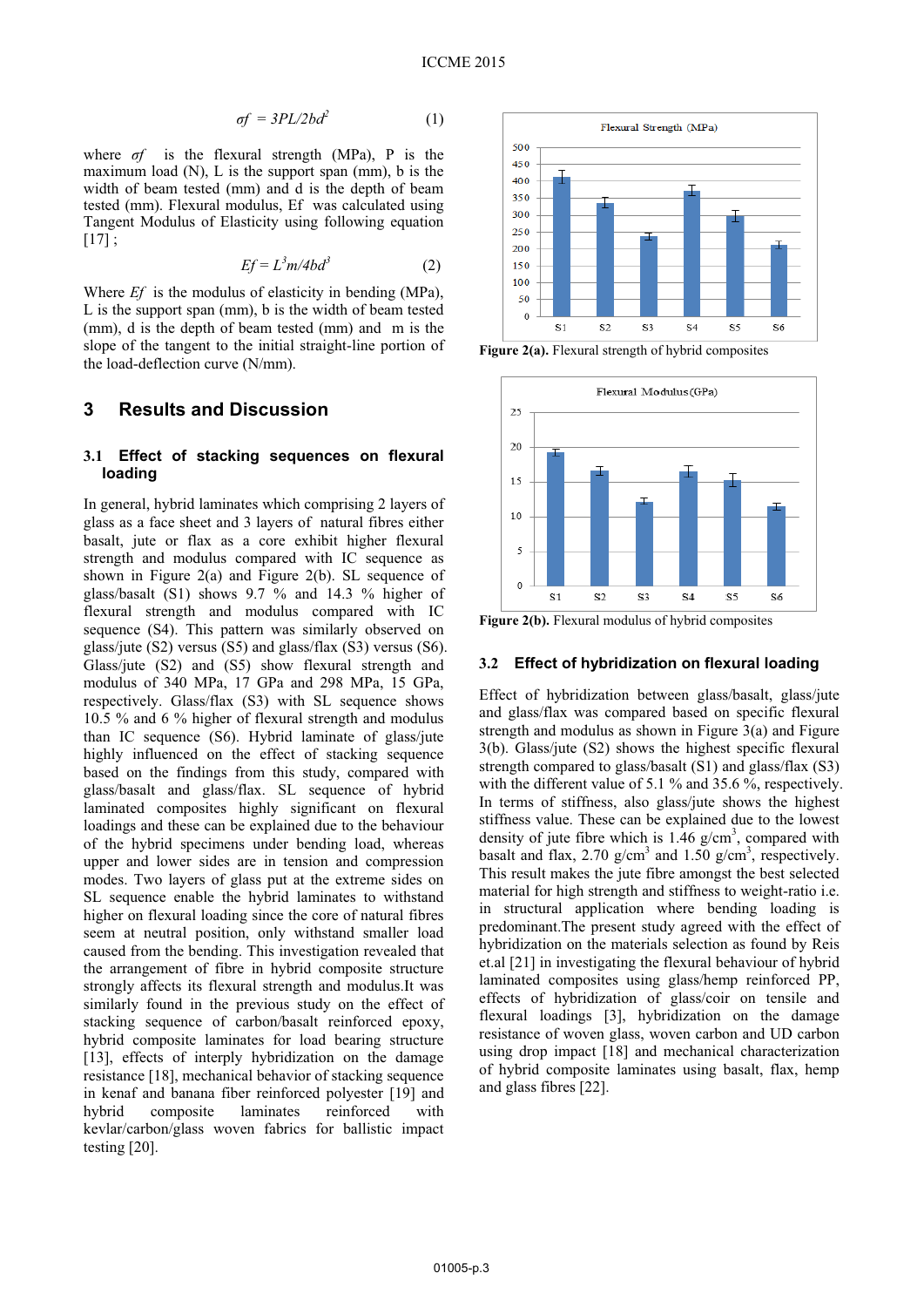

Figure 3(a). Specific flexural strength of hybrid composites



**Figure 3(b).** Specific flexural modulus of hybrid composites

### **3.3 Fracture analysis**

Flexural strengths and modulus of hybrid structures of glass/basalt, glass/jute and glass/flax with SL sequence are higher than IC sequence and these can be explained in details by considering the cross-sectional area of failure mechanism as shown in Figure 4. Glass/basalt (Figure 4b) shows a laminate fail for a premature delamination at the interface between the basalt and glass layer caused by internal failure of the layers interface. This kind of failure was similar as evidenced in the glass/flax laminate (Figure 4f). It is interesting to note that delamination mechanism seems not happened as the presence of two glass layers rather than one in all hybrid structures (Figure 4a, Figure 4c and Figure 4e) which leads the stress gap between the glass layers and natural fibre layers to decrement. Delamination is one of the most common and dangerous failure mechanisms of the composite laminates under bending load which has been discovered in previous studies [23].Glass/jute with IC sequence exhibits an extensive degree of fibre pull-out and apparent that fibres have also been peeled from fracture surface (Figure 4d). Matrix cracking and fracture lines were performed on the surfaces that exhibited poor interfacial bond with the cracking at the early stages damage the matrix and glass layers then transfer to the jute fibre. The presence of glass on the next layer which

adjacent to flax layer will slow down and blunted the damage propagation as shown in Figure 5.













(e)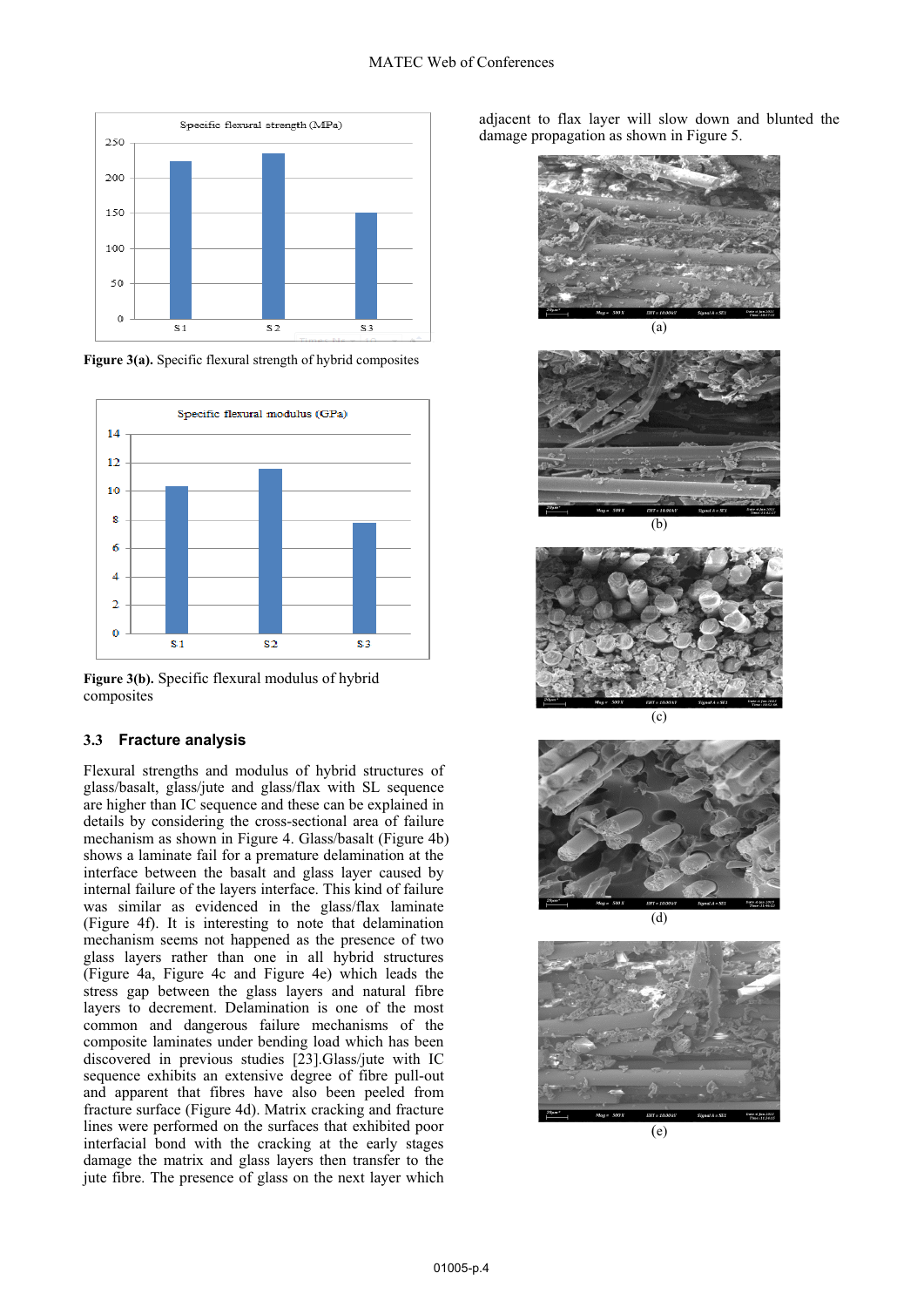

**Figure 4.** SEM micrographs of bending fracture of (a) glass/basalt (SL), (b) glass/basalt (IC), (c) glass/jute (SL), (d) glass/jute (IC), (e) glass/flax (SL), (f) glass/flax (IC)



**Figure 5.** Matrix cracking of glass/jute hybrid laminate under flexural loading

# **4 Conclusion**

The effects of stacking sequences of glass/basalt, glass/jute and glass/flax reinforced epoxy on flexural loadings have been investigated experimentally with two different configurations, SL and IC sequence. Specific properties were used to study the effect of hybridization between E-glass and natural fibres based on specific flexural strength and specific flexural modulus due to the different densities of the hybrid laminates considered here. From the results of the experimental test, it can be concluded that the stacking sequence was found to affect the flexural properties of the hybrid composites. Higher flexural strengths and modulus were obtained when two layers of glass were put at the extreme sides compared with IC sequence. On the effect of hybridization, the highest on specific flexural strength and modulus was achieved on glass/jute (S2) with the increasing value of 5.1 % and 35.6 % from glass/basalt  $(S1)$  and glass/flax (S3). SEM shows that the predominant failure modes of composite laminates are delamination and matrix cracking under flexural loadings. By varying the stacking sequences of the components of the hybrid composite, we can tailor the mechanical properties of the resulting hybrid material according to our target applications. However, more extensive work on the above lines with differing material parameters are needed to take full advantage of excellent strength and stiffness properties of all the hybrid configurations between glass/basalt, glass/jute and glass/flax.

# **References**

- 1. H. Cheung, M. Ho, K. Lau, F. Cardona, and D. Hui, Natural fibre-reinforced composites for bioengineering and environmental engineering applications, Compos. Part B Eng., vol. **40**, no. 7, pp. 655–663 (2009).
- 2. V. Fiore, G. Di Bella, and A.Valenza, Glass– basalt/epoxy hybrid composites for marine applications. Materials and design. vol. **32**, no. 4, pp.  $2091-2099$ ,  $(2011)$ .
- 3. S. Jayabal, U. Natarajan, and S. Sathiyamurthy, *Effect of glass hybridization and stacking sequence on mechanical behaviour of interply coir–glass hybrid laminate,* Bull. Mater. Sc, vol. **34**, no. 2, pp. 293–298, (2011).
- 4. S. Mishra, A. Mohanty, L. Drzal, M. Misra, S. Parija, S. Nayak, and S. Tripathy, Studies on mechanical performance of biofibre/glass reinforced polyester hybrid composites, Compos. Sci. Technol., vol. **63**, no. 10, pp. 1377–1385, (2003).
- 5. I. Civile, U. Instm, and U. Perugia, *Mechanical and impact characterisation of hybrid composite laminates based on flax, hemp, basalt and glass fibers produced by vacuum infusion*, 15th european conference on composite materials, (2012)
- 6. V. Lopresto, C. Leone, and I. De Iorio, Mechanical characterisation of basalt fibre reinforced plastic, Compos. Part B Eng., vol. **42**, no. 4, pp. 717–723, (2011).
- 7. H. Bos, *The Potential of Flax Fibres as Reinforcement for Composite Materials* (2004).
- 8. I. M. De Rosa, C. Santulli, F. Sarasini, and M. Valente, Post-impact damage characterization of hybrid configurations of jute/glass polyester laminates using acoustic emission and IR thermography, Compos. Sci. Technol., vol. **69**, no. 7–8, pp. 1142– 1150, (2009).
- 9. B. A. Muralidhar, Tensile and compressive properties of flax-plain weave preform reinforced epoxy composites, J. Reinf. Plast. Compos., vol. **32**, no. 3, pp. 207–213, (2012).
- 10. P. Banibayat and A. Patnaik, Variability of mechanical properties of basalt fiber reinforced polymer bars manufactured by wet-layup method, Materials and design, vol. **56**, pp. 898–906, (2014).
- 11. K. S. Ahmed and S. Vijayarangan, Tensile, flexural and interlaminar shear properties of woven jute and jute-glass fabric reinforced polyester composites, J. Mater. Process. Technol., vol. **207**, no. 1–3, pp. 330– 335, (2008).
- 12. M. Jawaid, H. P. S. Abdul Khalil, and A. Abu Bakar, Woven hybrid composites: Tensile and flexural properties of oil palm-woven jute fibres based epoxy composites, Mater. Sci. Eng. A, vol. **528**, no. 15, pp. 5190–5195, (2011).
- 13. J. Zhang, K. Chaisombat, S. He, and C. H. Wang, Hybrid composite laminates reinforced with glass/carbon woven fabrics for lightweight load bearing structures, Mater. and Des*.*, vol. **36**, pp. 75– 80, (2012).